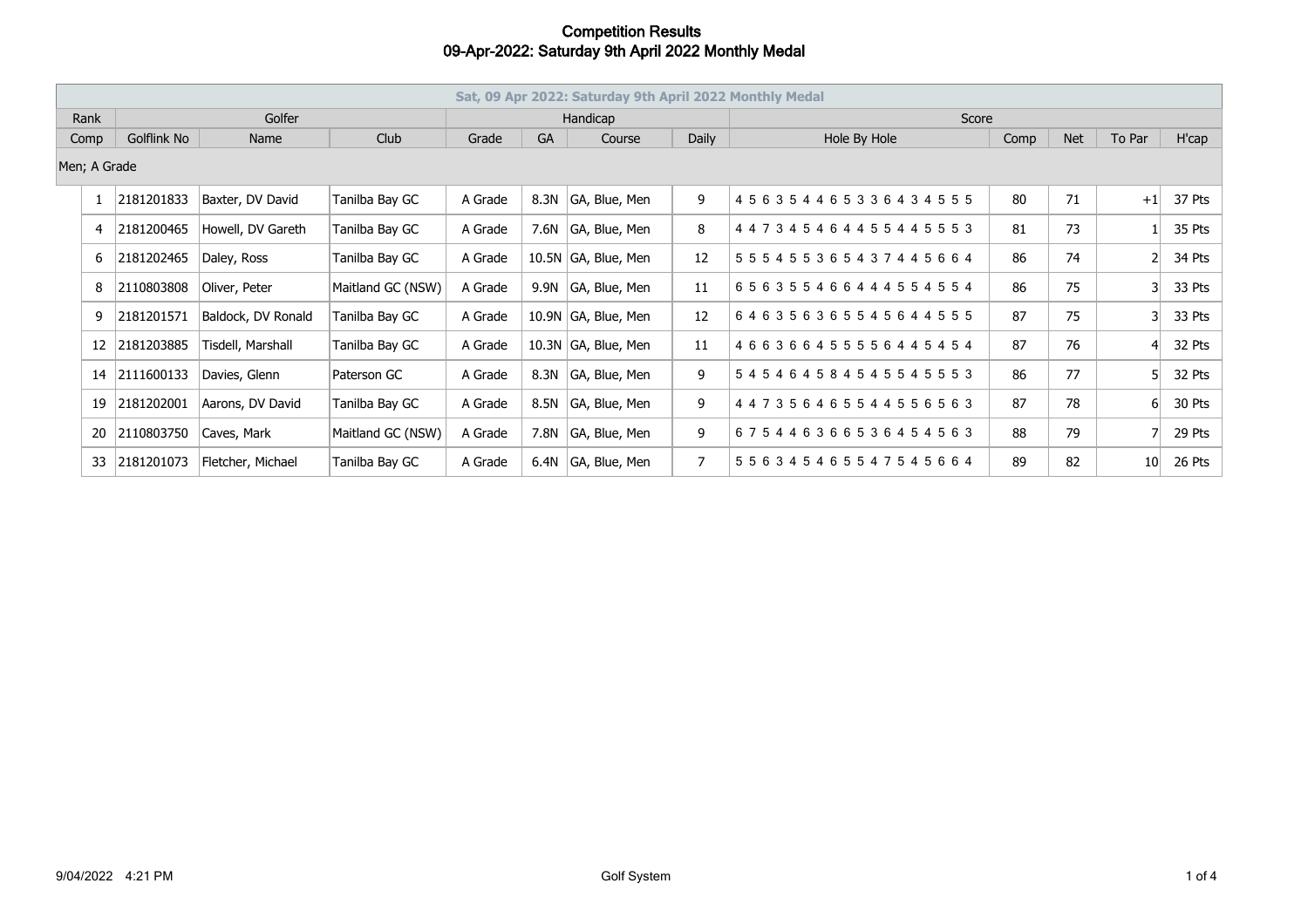| Rank | Golfer       |                    |                   | Handicap       |           |                         |       | Score                               |      |            |                 |        |  |
|------|--------------|--------------------|-------------------|----------------|-----------|-------------------------|-------|-------------------------------------|------|------------|-----------------|--------|--|
| Comp | Golflink No  | Name               | Club              | Grade          | <b>GA</b> | Course                  | Daily | Hole By Hole                        | Comp | <b>Net</b> | To Par          | H'cap  |  |
|      | Men; B Grade |                    |                   |                |           |                         |       |                                     |      |            |                 |        |  |
| 3    | 2181201812   | Bevz, DV Oscar     | Tanilba Bay GC    | <b>B</b> Grade |           | 15.2N GA, Blue, Men     | 17    | 5 5 7 3 5 6 3 5 4 5 4 7 5 6 5 4 6 4 | 89   | 72         | 0               | 36 Pts |  |
| 15   | 2181201921   | Wheeler, Jamie,    | Tanilba Bay GC    | <b>B</b> Grade |           | 14.6N GA, Blue, Men     | 16    | 645455665646466564                  | 93   | 77         | 51              | 31 Pts |  |
| 16   | 2110800114   | Hure, Kevin        | Maitland GC (NSW) | <b>B</b> Grade |           | 14.1N $ GA$ , Blue, Men | 16    | 456555478546655563                  | 94   | 78         | 6 <sup>1</sup>  | 31 Pts |  |
| 21   | 2181202494   | Nicoll, DV Anthony | Tanilba Bay GC    | <b>B</b> Grade |           | 14.6N GA, Blue, Men     | 16    | 476475476535656564                  | 95   | 79         | 7 <sup>1</sup>  | 29 Pts |  |
| 24   | 2110804294   | Walters, Brian     | Maitland GC (NSW) | <b>B</b> Grade |           | 15.9N GA, Blue, Men     | 18    | 556465576627656665                  | 98   | 80         | 8               | 28 Pts |  |
| 26   | 2180500162   | Pullin, Nigel      | Karuah GC         | <b>B</b> Grade |           | 13.6N GA, Blue, Men     | 15    | 567456475536558573                  | 96   | 81         | 9 <sup>1</sup>  | 28 Pts |  |
| 27   | 2181203455   | Roach, Ian         | Tanilba Bay GC    | <b>B</b> Grade |           | 15.9N GA, Blue, Men     | 18    | 576456365656866564                  | 99   | 81         | 9 <sup>1</sup>  | 28 Pts |  |
| 28   | 2181200850   | Coote, David       | Tanilba Bay GC    | <b>B</b> Grade |           | 15.0N GA, Blue, Men     | 17    | 355385465646757676                  | 98   | 81         | 9 <sup>1</sup>  | 28 Pts |  |
| 30   | 2181202734   | Langdon, DV Ian    | Tanilba Bay GC    | <b>B</b> Grade |           | 13.3N GA, Blue, Men     | 15    | 677466455646554665                  | 97   | 82         | 10 <sup>1</sup> | 26 Pts |  |
| 35   | 2111600269   | Mckinnon, Allan    | Paterson GC       | <b>B</b> Grade |           | 14.4N GA, Blue, Men     | 16    | 457456456746667683                  | 99   | 83         | 11              | 25 Pts |  |
| 37   | 2181201993   | Hindman, Matthew   | Tanilba Bay GC    | <b>B</b> Grade |           | 13.7N GA, Blue, Men     | 15    | 666388476846354664                  | 100  | 85         | 13 <sup>l</sup> | 26 Pts |  |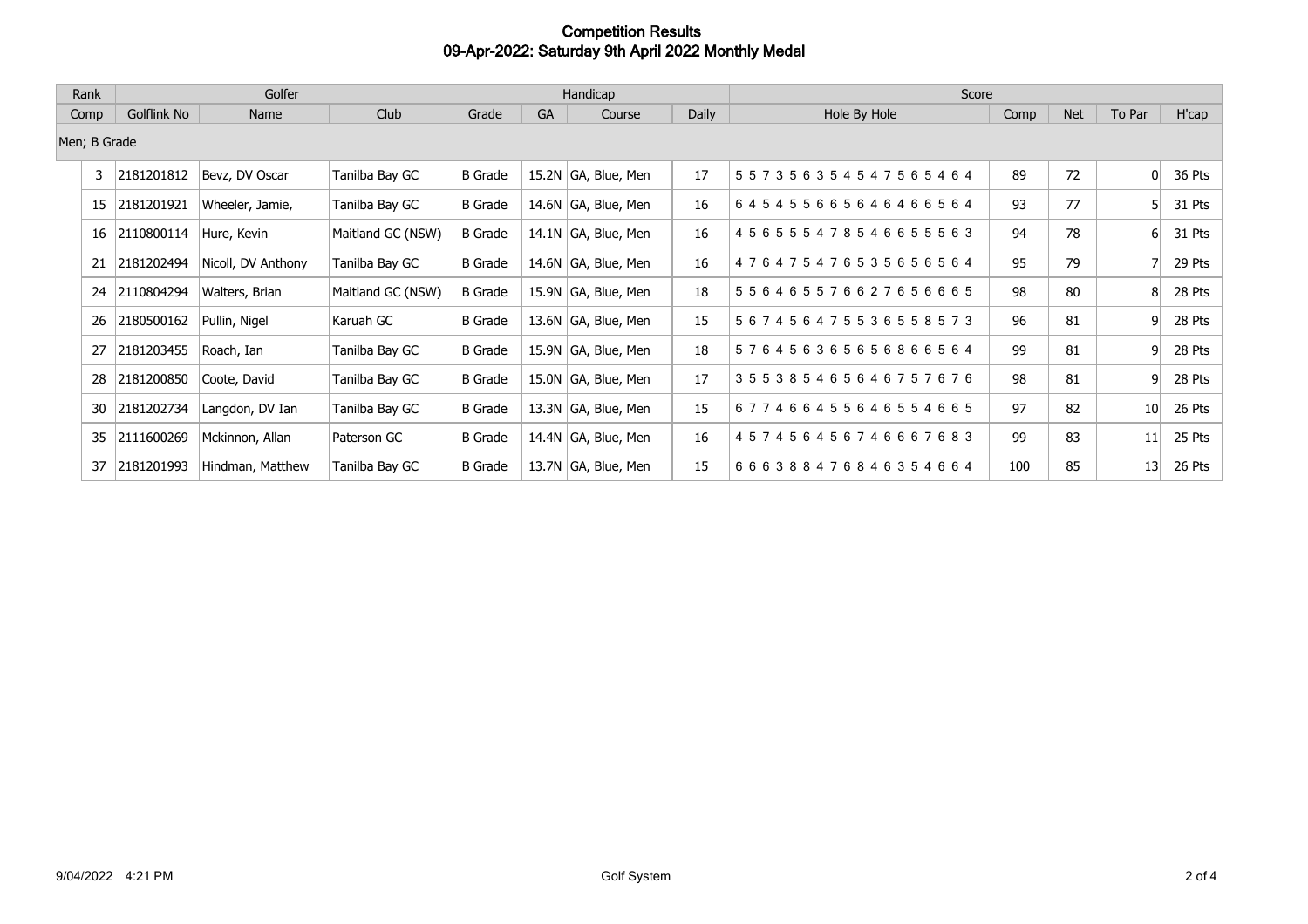| Rank         | Golfer       |                     |                | Handicap |    |                     |       | Score                                  |      |            |                  |        |
|--------------|--------------|---------------------|----------------|----------|----|---------------------|-------|----------------------------------------|------|------------|------------------|--------|
| Comp         | Golflink No  | Name                | Club           | Grade    | GA | Course              | Daily | Hole By Hole                           | Comp | <b>Net</b> | To Par           | H'cap  |
| Men; C Grade |              |                     |                |          |    |                     |       |                                        |      |            |                  |        |
|              | 2 2181203013 | Cottrell, Brian     | Tanilba Bay GC | C Grade  |    | 20.8N GA, Blue, Men | 23    | 566456474745655673                     | 95   | 72         | $\overline{0}$   | 36 Pts |
| 5            | 2181200055   | Gresham, John       | Tanilba Bay GC | C Grade  |    | 19.5N GA, Blue, Men | 22    | 767366355636666564                     | 96   | 74         | 2                | 34 Pts |
| 7            | 2181203838   | Smithson, Jeffrey   | Tanilba Bay GC | C Grade  |    | 21.8N GA, Blue, Men | 24    | 677469485637643554                     | 99   | 75         | 3                | 34 Pts |
| 11           | 2181203513   | Williams, Michael   | Tanilba Bay GC | C Grade  |    | 18.1N GA, Blue, Men | 20    | 669445486645465563                     | 96   | 76         | $\left 4\right $ | 33 Pts |
| 17           | 2181200276   | Collins, DV Rod     | Tanilba Bay GC | C Grade  |    | 25.6N GA, Blue, Men | 28    | 867656476648655674                     | 106  | 78         | 6 <sup>1</sup>   | 31 Pts |
| 18           | 2181201839   | Martin, Edwin       | Tanilba Bay GC | C Grade  |    | 26.5N GA, Blue, Men | 29    | 5 5 10 4 7 7 3 7 6 7 4 6 7 5 5 6 8 5   | 107  | 78         | 61               | 31 Pts |
| 22           | 2181202163   | Herbert, V Craig    | Tanilba Bay GC | C Grade  |    | 19.6N GA, Blue, Men | 22    | 657365476836553976                     | 101  | 79         | $\overline{7}$   | 31 Pts |
| 23           | 2181203355   | Treharne, Larry     | Tanilba Bay GC | C Grade  |    | 19.3N GA, Blue, Men | 21    | 5 5 7 5 7 10 5 6 6 4 3 8 6 5 5 5 5 4   | 101  | 80         | 8                | 30 Pts |
| 25           | 2181201205   | Chisholm, Stephen   | Tanilba Bay GC | C Grade  |    | 25.8N GA, Blue, Men | 29    | 557367486649666885                     | 109  | 80         | 8 <sup>°</sup>   | 29 Pts |
| 29           | 2181200370   | Guy, Robert         | Tanilba Bay GC | C Grade  |    | 27.6N GA, Blue, Men | 31    | 778475577857659574                     | 113  | 82         | 10 <sup>1</sup>  | 27 Pts |
| 31           | 2181202348   | Ritchie, DV Alfred  | Tanilba Bay GC | C Grade  |    | 19.3N GA, Blue, Men | 21    | 577665375747564766                     | 103  | 82         | 10 <sup>1</sup>  | 26 Pts |
| 32           | 2181200881   | Weir, Tony          | Tanilba Bay GC | C Grade  |    | 21.0N GA, Blue, Men | 23    | 577297456737675585                     | 105  | 82         | 10 <sup>1</sup>  | 27 Pts |
| 34           | 2181201249   | Campbell, DV Jeremy | Tanilba Bay GC | C Grade  |    | 35.6N GA, Blue, Men | 36    | 868567587856685786                     | 119  | 83         | 11               | 25 Pts |
| 36           | 2181200505   | Kalie, Ross         | Tanilba Bay GC | C Grade  |    | 20.8N GA, Blue, Men | 23    | 5 5 7 5 6 9 4 6 7 5 8 6 6 5 6 6 6 5    | 107  | 84         | 12 <sup>1</sup>  | 27 Pts |
| 38           | 2181202901   | Brewster, Matthew   | Tanilba Bay GC | C Grade  |    | 28.9N GA, Blue, Men | 32    | 7694956116767657575                    | 118  | 86         | 14               | 25 Pts |
| 39           | 2181203011   | Neilson, Iain       | Tanilba Bay GC | C Grade  |    | 24.4N GA, Blue, Men | 27    | 8765864766655116764                    | 113  | 86         | 14               | 27 Pts |
| 40           | 2111600270   | Sainsbury, Greg     | Paterson GC    | C Grade  |    | 21.8N GA, Blue, Men | 24    | 658485578668567674                     | 111  | 87         | 15               | 21 Pts |
| 41           | 2181201134   | Osborne, DV William | Tanilba Bay GC | C Grade  |    | 19.4N GA, Blue, Men | 22    | 667558465786956664                     | 109  | 87         | 15               | 24 Pts |
| 42           | 2181202103   | Robards, Stephen    | Tanilba Bay GC | C Grade  |    | 22.3N GA, Blue, Men | 25    | 669495496647666875                     | 113  | 88         | 16               | 23 Pts |
| 43           | 2181200440   | Brown, DV Craig     | Tanilba Bay GC | C Grade  |    | 26.1N GA, Blue, Men | 29    | 6 6 6 6 6 5 5 10 7 7 4 9 7 5 6 7 10 5  | 117  | 88         | 16               | 24 Pts |
| 44           | 2181200211   | Brown, Richard      | Tanilba Bay GC | C Grade  |    | 20.4N GA, Blue, Men | 23    | 6674766761057765674                    | 112  | 89         | 17               | 22 Pts |
| 45           | 2181203052   | Franey, DV Ben      | Tanilba Bay GC | C Grade  |    | 36.5N GA, Blue, Men | 36    | 9 5 8 4 10 7 4 7 8 6 4 7 8 10 6 8 10 5 | 126  | 90         | 18               | 24 Pts |
| 46           | 2181200403   | Hamson, DV Leslie   | Tanilba Bay GC | C Grade  |    | 19.1N GA, Blue, Men | 21    | 10 5 7 4 7 5 5 8 7 6 3 8 7 8 6 9 7 5   | 117  | 96         | 24               | 17 Pts |